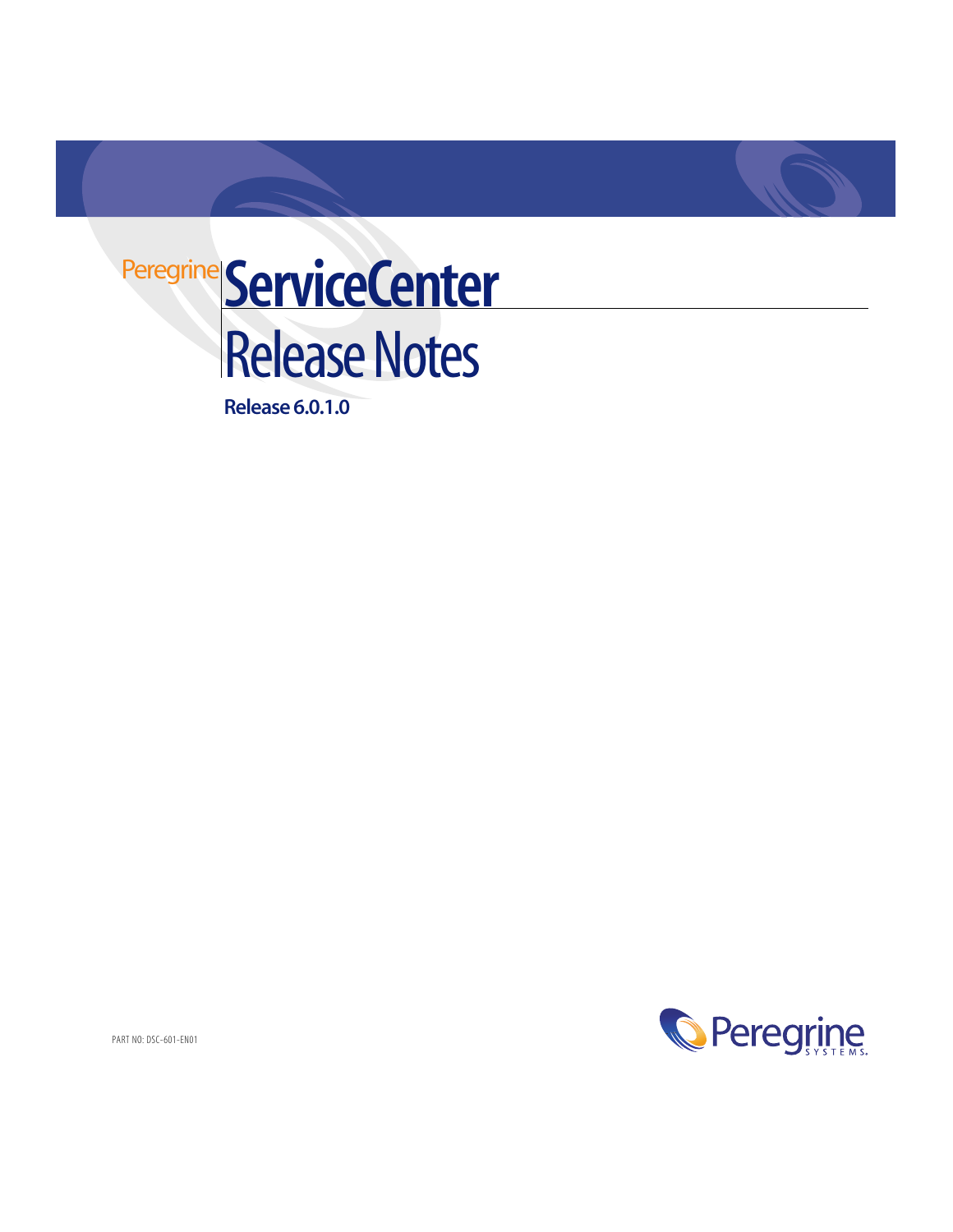© Copyright 2004 Peregrine Systems, Inc.

PLEASE READ THE FOLLOWING MESSAGE CAREFULLY BEFORE INSTALLING AND USING THIS PRODUCT. THIS PRODUCT IS COPYRIGHTED PROPRIETARY MATERIAL OF PEREGRINE SYSTEMS, INC. ("PEREGRINE"). YOU ACKNOWLEDGE AND AGREE THAT YOUR USE OF THIS PRODUCT IS SUBJECT TO THE SOFTWARE LICENSE AGREEMENT BETWEEN YOU AND PEREGRINE. BY INSTALLING OR USING THIS PRODUCT, YOU INDICATE ACCEPTANCE OF AND AGREE TO BE BOUND BY THE TERMS AND CONDITIONS OF THE SOFTWARE LICENSE AGREEMENT BETWEEN YOU AND PEREGRINE. ANY INSTALLATION, USE, REPRODUCTION OR MODIFICATION OF THIS PRODUCT IN VIOLATION OF THE TERMS OF THE SOFTWARE LICENSE AGREEMENT BETWEEN YOU AND PEREGRINE IS EXPRESSLY PROHIBITED.

Information contained in this document is proprietary to Peregrine Systems, Incorporated, and may be used or disclosed only with written permission from Peregrine Systems, Inc. This book, or any part thereof, may not be reproduced without the prior written permission of Peregrine Systems, Inc. This document refers to numerous products by their trade names. In most, if not all, cases these designations are claimed as Trademarks or Registered Trademarks by their respective companies.

Peregrine Systems, AssetCenter, AssetCenter Web, BI Portal, Dashboard, Get-It, Peregrine Mobile, and ServiceCenter are registered trademarks of Peregrine Systems, Inc. or its subsidiaries.

Microsoft, Windows, Windows NT, Windows 2000, SQL Server, and names of other Microsoft products referenced herein are trademarks or registered trademarks of Microsoft Corporation. Oracle is a registered trademark of Oracle Corporation. zlib software copyright © 1995-2004 Jean-loup Gailly and Mark Adler ServiceCenter includes cryptographic software written by Eric A. Young (eay@cryptsoft.com). ServiceCenter includes software written by Tim J. Hudson (tjh@cryptsoft.com). Spell Checker copyright © 1995-2004 Wintertree Software Inc. Smack software copyright © Jive Software, 1998-2004. SVG Viewer , Mozilla JavaScript-C (SpiderMonkey), and Rhino software Copyright © 1998-2004 The Mozilla Organization. OpenSSL software copyright 1998-2004 The OpenSSL Project. All rights reserved. MX4J software copyright © 2001-2004 MX4J Team. All rights reserved. JFreeChart software © 2000-2004, Object Refinery Limited. All rights reserved. JDOM software copyright © 2000 Brett McLaughlin, Jason Hunter. All rights reserved. LDAP, OpenLDAP, Java, and the Netscape Directory SDK Copyright © 1995-2004 Sun Microsystems, Inc. Japanese Morphological Analyzer ©2004 Basis Technology Corp. The Sentry<br>Spelling-Checker Engine Copyright © 2000 Wintertree Software Inc. CoolMenu software copyri reserved. Coroutine Software for Java owned by Neva Object Technology, Inc. and is protected by US and international copyright law. Crystal Reports Pro and Crystal RTE software © 2001 Crystal Decisions, Inc., All rights reserved. Eclipse software © Copyright 2000, 2004 IBM Corporation and others. All rights reserved. Copyright 2001-2004 Kiran Kaja and Robert A. van Engelen, Genivia inc. All rights reserved. Xtree copyright 2004 Emil A. Eklund. This product includes software developed by the Indiana University Extreme! Lab (<http://www.extreme.indiana.edu/>).

Work Management © 2004 Wishbone Systems, Inc. All rights reserved. Wishdesk ©1998 Wishbone Systems Inc.

ReportCenter includes software developed by the Apache Software Foundation (http://www.apache.org). Copyright © 2000, The Apache Software Foundation. All rights reserved.

The information in this document is subject to change without notice and does not represent a commitment on the part of Peregrine [Systems, Inc. Contact Peregrine Systems, Inc., Customer Support to verify the date of the latest version of this document. The names of](mailto:support@peregrine.com)  companies and individuals used in the sample database and in examples in the manuals are fictitious and are intended to illustrate the use of the software. Any resemblance to actual companies or individuals, whether past or present, is purely coincidental. If you need technical support for this product, or would like to request documentation for a product for which you are licensed, contact Peregrine Systems, Inc. Customer Support by email at support@peregrine.com. If you have comments or suggestions about this documentation, [contact Peregrine Systems, Inc. Technical Publications by email at](mailto:support@peregrine.com) [doc\\_comments@peregrine.com. This edition of the document applies](mailto:doc_comments@peregrine.com)  [to version 6.0.1.0 of the licensed program.](mailto:doc_comments@peregrine.com)

Peregrine Systems, Inc. 3611 Valley Centre Drive San Diego, CA 92130 Tel 800.638.5231 or 858.481.5000 Fax 858.481.1751 www.peregrine.com

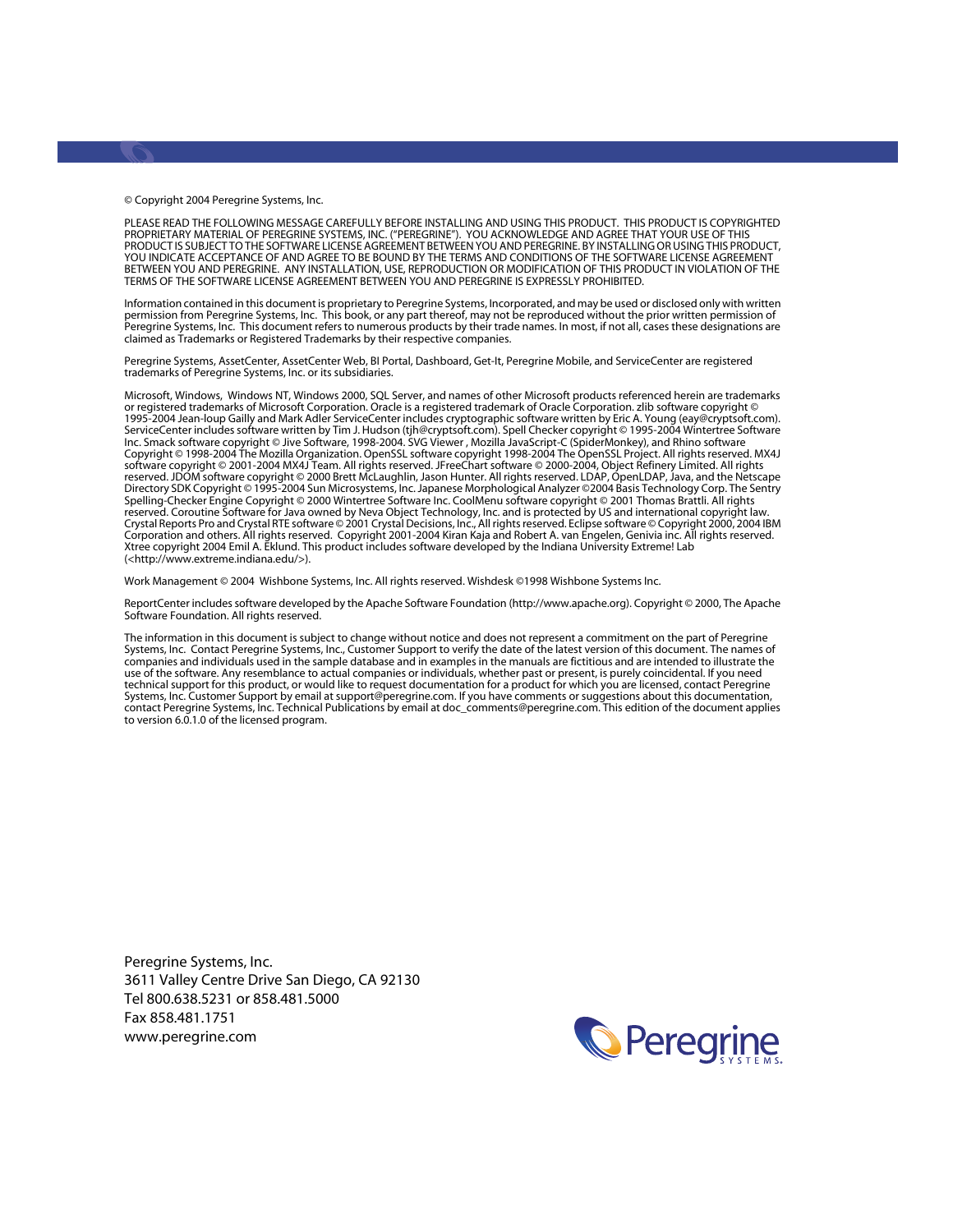# **Contents**

| Upgrading the client $\ldots \ldots \ldots \ldots \ldots \ldots \ldots \ldots$ |
|--------------------------------------------------------------------------------|
|                                                                                |
|                                                                                |
| Upgrading the Client Packaging utility 15                                      |
| Upgrading the Update Site utility. $\ldots$ . 15                               |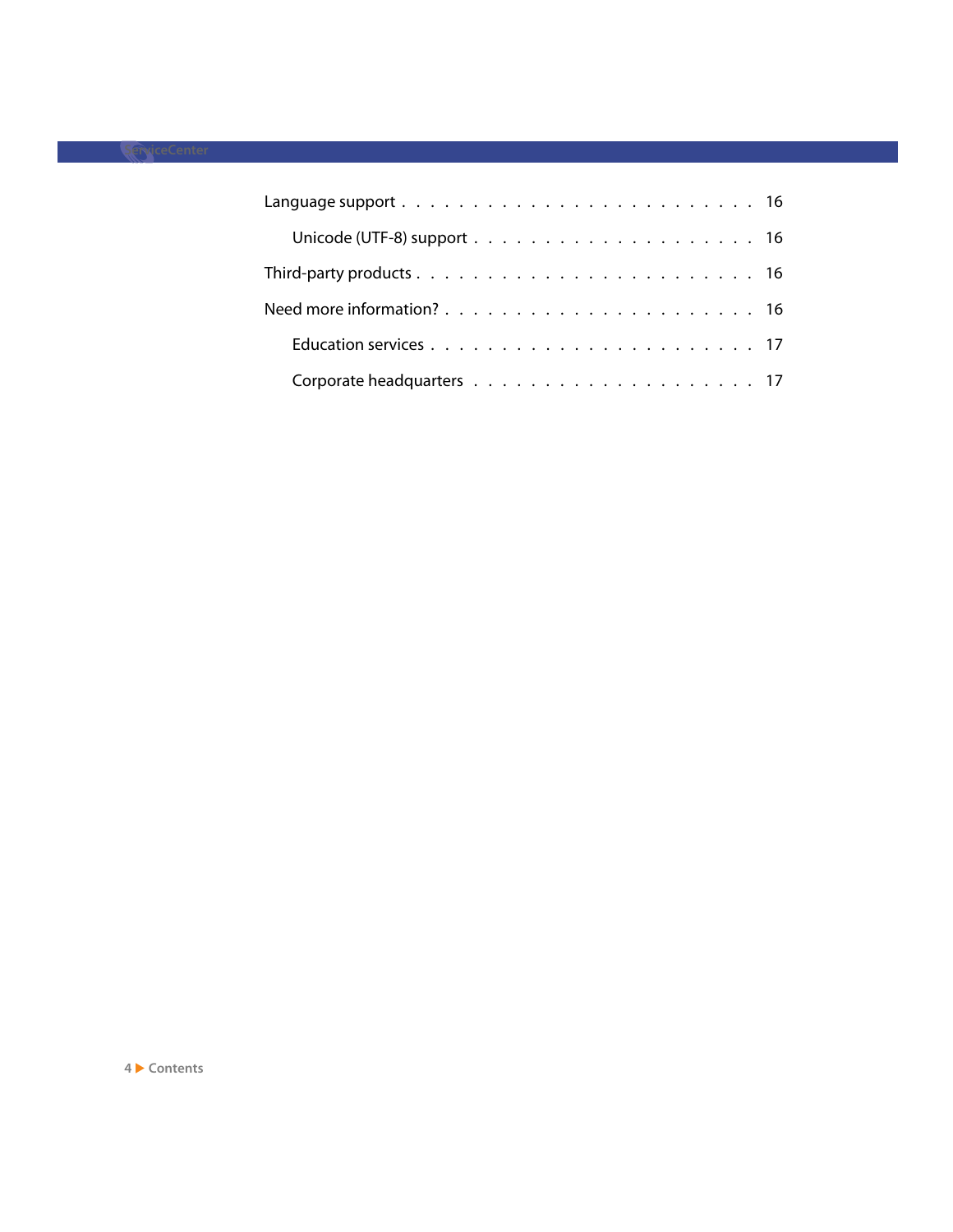# <span id="page-4-0"></span>ServiceCenter 6.0.1.0 Release Notes

#### **PEREGRINE**

These Release Notes contain an overview of new features, describe known issues with this release, and provide instructions to access information from other sources, such as the Peregrine Customer Support Web site. Before you begin, ensure that you have a valid Customer Support login ID and password.

The media shipped with this release contains a complete installation of the product, documentation, and language packs when applicable. See the packing list included with your shipment for a complete description of the media provided.

# <span id="page-4-1"></span>**Getting started**

To understand the ServiceCenter 6.0.1.0 release, review the following information:

- [New features on page 6](#page-5-0).
- [Compatibility Matrix on page 6](#page-5-1).
- [Software Change Requests on page 6](#page-5-2).
- [Search the KnowledgeBase on page 7.](#page-6-0)
- [Known issues on page 8.](#page-7-0)
- [Documentation on page 10.](#page-9-0)
- [ServiceCenter upgrades on page 12.](#page-11-0)
- **[Language support on page 16](#page-15-0).**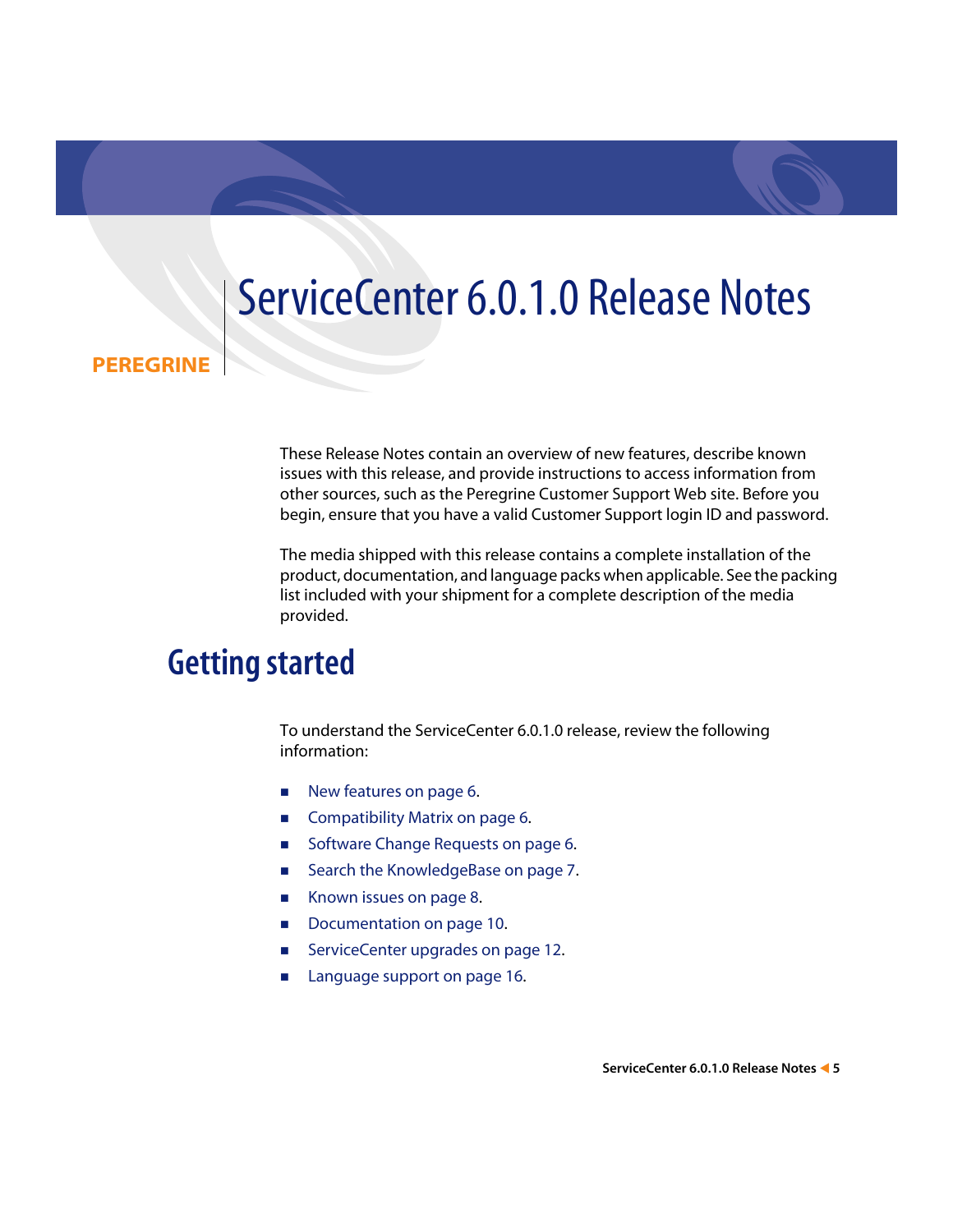## <span id="page-5-0"></span>**New features**

ServiceCenter 6.0.1.0 includes the following new features:

- The language pack release of ServiceCenter 6. For more information, see the *Language Pack Installation* guide included on your Language Pack CD.
- Support for BEA WebLogic™.

# <span id="page-5-1"></span>**Compatibility Matrix**

The Compatibility Matrix lists supported versions of operating systems, browsers, Peregrine products, and other compatibility and support information. To access the Compatibility Matrix:

- **1** Use a browser to navigate to the Peregrine Customer Support Web site at *[http://support.peregrine.com](http://support.peregrine.com/)*.
- **2** Log on with your Customer ID and password.
- **3** From the left navigation pane, click **Product Information** > **Product Family** > **ServiceCenter** > **Compatibility matrices > Product Version**.

# <span id="page-5-2"></span>**Software Change Requests**

ServiceCenter 6.0.1.0 includes fixes for many Software Change Requests (SCRs). To view the SCRs included in this release:

- **1** Use a browser to navigate to the Peregrine Customer Support Web site at *[http://support.peregrine.com](http://support.peregrine.com/)*.
- **2** Log in with your Customer ID and password.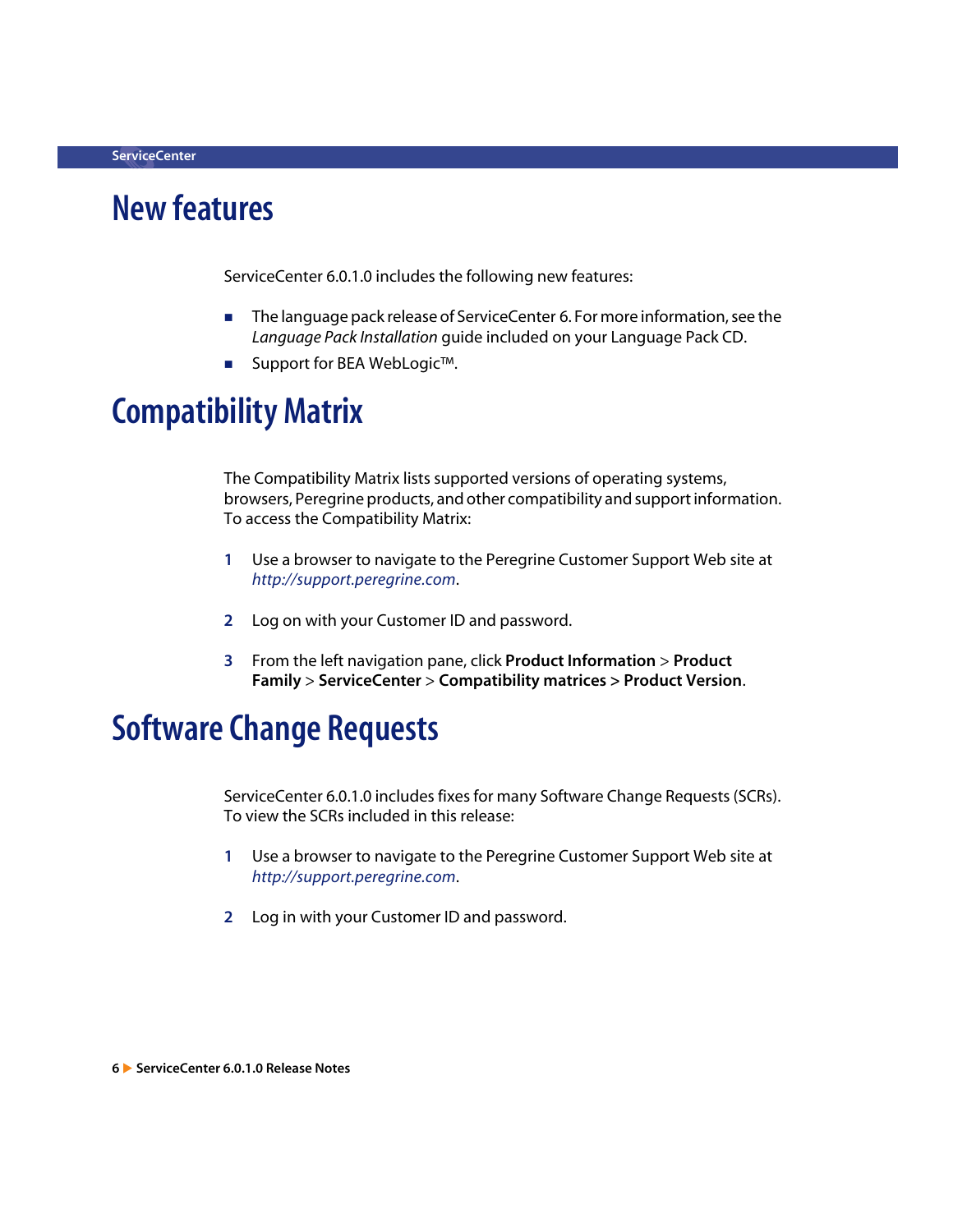- **3** From the left navigation pane, click **Product Information** > **Product Family** > **ServiceCenter** > **View SCRs**.
- **4** Filter the query by selecting the version, category, or subcategory for SCRs as search criteria.

The Web site displays a report that matches your criteria. You can view the report or click **Create Excel Report** to download a spreadsheet with the contents matching your search criteria.

# <span id="page-6-0"></span>**Search the KnowledgeBase**

The KnowledgeBase contains articles with related information, tips, and workarounds for this release. To search the KnowledgeBase:

- **1** Use a browser to navigate to the Peregrine Customer Support Web site at *[http://support.peregrine.com](http://support.peregrine.com/)*.
- **2** Log in with your Customer ID and password.
- **3** From the left navigation pane, click **Advanced Search**.
- **4** Type one or more keywords to filter the search, then choose a product from the drop-down list.
- **5** Click **Go**.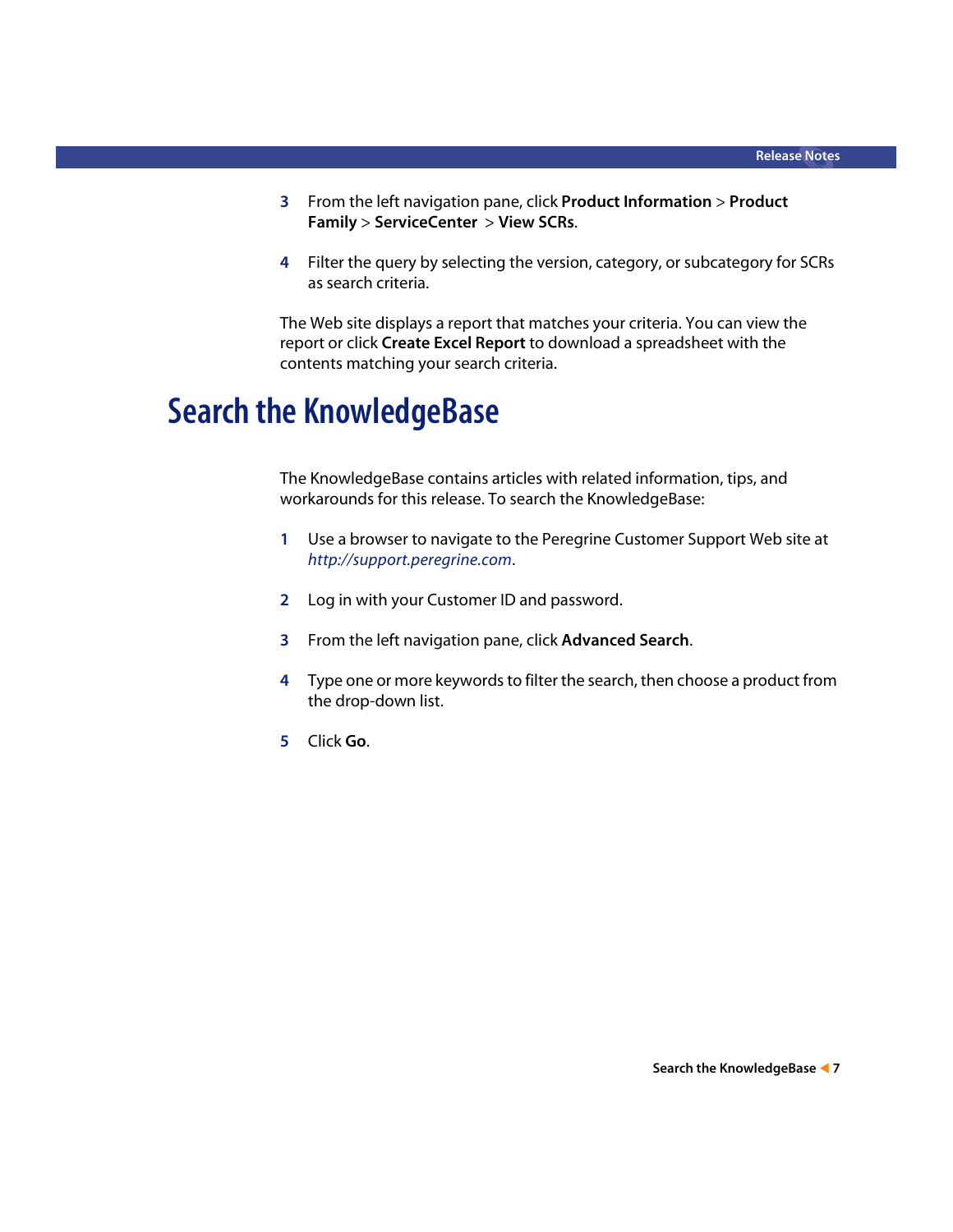# <span id="page-7-0"></span>**Known issues**

The following table describes ServiceCenter 6.0.1.0 known issues. To search the KnowledgeBase for known issues, type the Known Issue Document ID (enclosed in quotation marks) as the search criteria.

| <b>Document ID</b> | <b>Known issue</b>                                                                                                                                                                                                                                                                                                                                                                                                                                                                                                                                                                                                                                                                                                                                                                                                                                                                                                                                                                                                                                                                                            | Workaround                                                                                                                                                                                                                                                                                                                                                                                                                               |
|--------------------|---------------------------------------------------------------------------------------------------------------------------------------------------------------------------------------------------------------------------------------------------------------------------------------------------------------------------------------------------------------------------------------------------------------------------------------------------------------------------------------------------------------------------------------------------------------------------------------------------------------------------------------------------------------------------------------------------------------------------------------------------------------------------------------------------------------------------------------------------------------------------------------------------------------------------------------------------------------------------------------------------------------------------------------------------------------------------------------------------------------|------------------------------------------------------------------------------------------------------------------------------------------------------------------------------------------------------------------------------------------------------------------------------------------------------------------------------------------------------------------------------------------------------------------------------------------|
| SAS-W0W-Q56N       | When using Internet Explorer, clicking<br>notebook tabs before the status icon<br>turns green can interrupt the browser<br>from drawing the rest of the page.                                                                                                                                                                                                                                                                                                                                                                                                                                                                                                                                                                                                                                                                                                                                                                                                                                                                                                                                                 | Wait until the status icon is green before<br>clicking a different notebook tab within a<br>page.<br>To correct the problem when it occurs,<br>click Refresh, or if you are in a record list,<br>click the record again.                                                                                                                                                                                                                 |
| SAS-W0X-27XQ       | The Client Packaging Utility installer does<br>not come in localized versions.                                                                                                                                                                                                                                                                                                                                                                                                                                                                                                                                                                                                                                                                                                                                                                                                                                                                                                                                                                                                                                | Use the English version.                                                                                                                                                                                                                                                                                                                                                                                                                 |
| SAS-W0X-RA3C       | Localized versions of the Web client<br>truncate the third and fourth menu items<br>in the System Navigator > Favorites and<br>Dashboards > (right-click) New menu.<br>Because the menu already occupies the<br>entire width of the frame, it cannot<br>expand to fit the width of the translated<br>text.<br>The problematic menu items are visible<br>only to administrators with the<br>public.favorites or SysAdmin capability<br>words.<br>For example, in the New menu:<br>The first item creates a new (private)<br>$\mathcal{L}_{\mathcal{A}}$<br>folder.<br>The second item creates a new<br>п<br>(private) dashboard.<br>The third item creates a new public<br>T.<br>folder.<br>The fourth item creates a new public<br>T.<br>dashboard.<br>However, in the Italian version, both the<br>second and fourth menu items are<br>Nuevo dashboard.<br>The second menu item is correct. (The<br>T.<br>English version is New Dashboard.)<br>The fourth menu item should be<br><b>The State</b><br>Nuevo dashboard pubblico, but<br>pubblico truncates. (The English<br>version is New Public Dashboard.) | Decrease the browser's font size so that<br>the text fits.<br>-or-<br>Edit the $xstrings$ $\lt$ anguage<br>initials>.propertiesfiletomake<br>the text short enough to fit.<br>Open webn $l$ . jar, in the<br>1.<br>WEB-INF/lib of the language pack<br>sc. war file or the deployed web<br>application.<br>2 Edit the string file.<br>Update webnl.jar with the new string<br>3<br>file.<br>Update the deployed web<br>4<br>application. |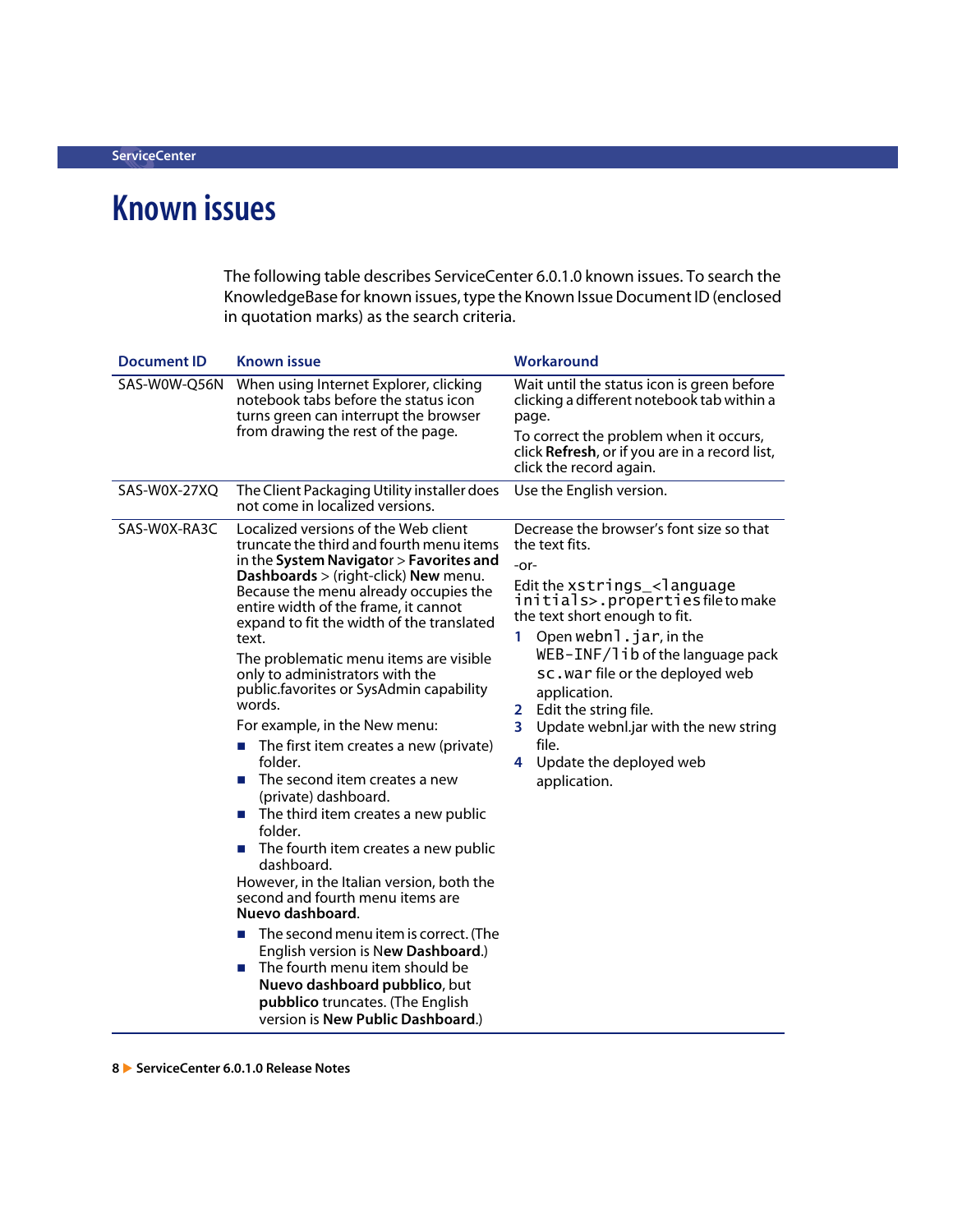| <b>Document ID</b> | <b>Known issue</b>                                                                                                                                                  | Workaround                                                                                                                                                                                                                                                                                                                                                                                                                                                                                                                                                                                                                                                                                                                                                                                                                |  |  |  |  |
|--------------------|---------------------------------------------------------------------------------------------------------------------------------------------------------------------|---------------------------------------------------------------------------------------------------------------------------------------------------------------------------------------------------------------------------------------------------------------------------------------------------------------------------------------------------------------------------------------------------------------------------------------------------------------------------------------------------------------------------------------------------------------------------------------------------------------------------------------------------------------------------------------------------------------------------------------------------------------------------------------------------------------------------|--|--|--|--|
| SAS-W0X-RD2L       | The language pack installs to the wrong<br>directory if there is more than one<br>instance of the Windows client installed<br>on a system.                          | Select the directory manually.                                                                                                                                                                                                                                                                                                                                                                                                                                                                                                                                                                                                                                                                                                                                                                                            |  |  |  |  |
| SAS-W0Y-SK0S       | When attempting to view a ticket on the<br>Web client using TomCat 4.1.30 or 5.x you<br>get error "Http Status 404".                                                | Make the following configuration<br>change:<br>1.<br>Open the Tomcat<br>conf/server.xmlfile in a text<br>editor.<br>2 Find the <connector> node for port<br/>8080.<br/>3 Add the following attribute:<br/>URIEncoding="UTF8".</connector>                                                                                                                                                                                                                                                                                                                                                                                                                                                                                                                                                                                 |  |  |  |  |
| SAS-W0Z-GM9V       | Cannot view the Help Server from a<br>browser after uninstalling the 6.0.1.0<br>Help Server language pack and repairing<br>the 6.0.1.0 Help Server English install. | Uninstall the Help Server language<br>1.<br>pack.<br>Uninstall and reinstall the 6.0.1.0<br>$\mathbf{2}^-$<br>English Help Server.<br>Start the Help Server.<br>3.                                                                                                                                                                                                                                                                                                                                                                                                                                                                                                                                                                                                                                                        |  |  |  |  |
| SAS-W19-SM5C       | The localized versions of some field help<br>entries contain the original English text<br>as well as it's translation.                                              | 1<br>Ensure that you can see the context-<br>sensitive help debug information.<br>Open the ServiceCenter Window<br>$\mathcal{L}_{\mathcal{A}}$<br>> Preferences menu.<br>■ Select Show context-sensitive<br>help debug information.<br>2 Determine the name of the file the<br>help is stored in.<br>• Open the form in Database<br>Manager.<br>■ Select the field, and press CTRL+H.<br>Note the file name in file= <file<br>m.<br/><math>name</math>.<br/>3 Open the field help for editing.<br/>In the System Navigator, open<br/><file name="">/Database<br/>Definition &gt; Fields.<br/>Right-click the field and select Edit<br/>Help.<br/>4 Delete the English text and make any<br/>other changes you think are<br/>necessary.<br/>Log out and log back in again to see<br/>5.<br/>your changes.</file></file<br> |  |  |  |  |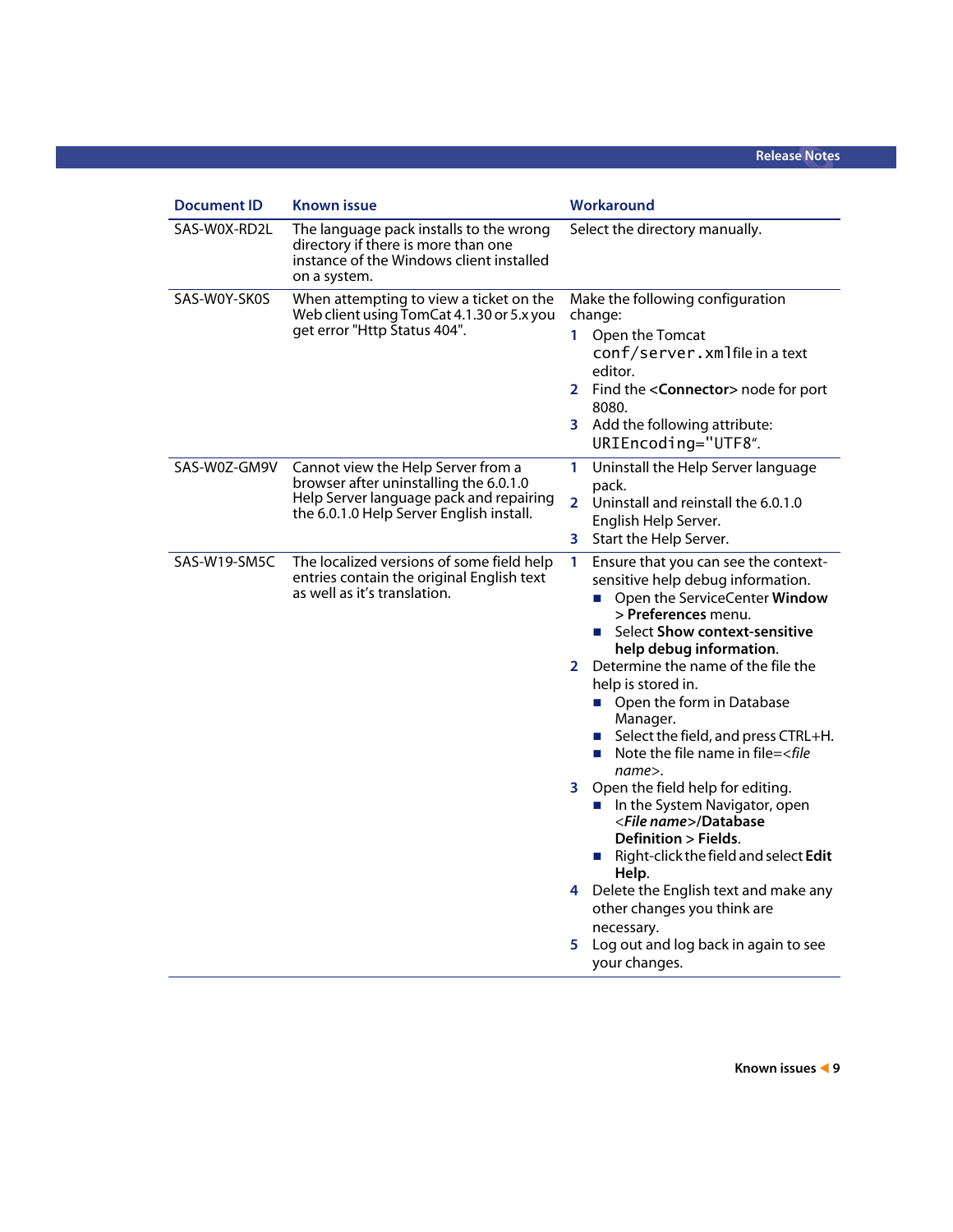| <b>Document ID</b> | <b>Known issue</b>                                                                                                                                                                                                                       | Workaround                                                                                                                                                                                                                                                                                                                                                 |
|--------------------|------------------------------------------------------------------------------------------------------------------------------------------------------------------------------------------------------------------------------------------|------------------------------------------------------------------------------------------------------------------------------------------------------------------------------------------------------------------------------------------------------------------------------------------------------------------------------------------------------------|
| SAS-W0Z-TPZZ       | If the settings for User preferences are<br>not completely valid, the Apply and OK<br>buttons on the preferences dialog may<br>be disabled.                                                                                              | Click Restore Defaults. The system<br>resets all preferences to the default<br>valid values and the Apply and OK<br>buttons become operational.<br>2 Re-apply any customized settings.                                                                                                                                                                     |
| SAT-C11-WZ0S       | OAA 4.1.2.1 is not compatible with the<br>ServiceCenter 6.0.1.0 version of sccl32.dll.<br>therefore, Get-It 4.1.2.1 and Connect-It<br>3.3.2 cannot connect to the<br>ServiceCenter server using the<br>ServiceCenter 6.0.1.0 sccl32.dll. | Do not attempt to upgrade your<br>sccl32.dll by copying the 6.0.1.0 version<br>over your current version. Instead, use<br>the version of sccl32.dll that was bundled<br>with your install image.<br>If you replaced the 6.0.0.0 version of<br>sccl33.dll with the 6.0.1.0 version of<br>sccl32.dll, revert the sccl32.dll back to the<br>previous version. |

# <span id="page-9-0"></span>**Documentation**

ServiceCenter Help is the primary documentation. Field Help is also available. Administrators can change field Help and ServiceCenter Help by following the customization instructions in the Help system.

To access field Help:

- **1** Place your cursor in the text box for a specific field.
- **2** Click **Help** > **Help on Field** or press CTRL + H.

To access Help from a Windows client:

- **1** From the Windows Start menu, click **Start** > **Programs** > **ServiceCenter Client**.
- **2** Click **Help** > **Contents**.

**Note:** You do not need a server connection to view ServiceCenter Help.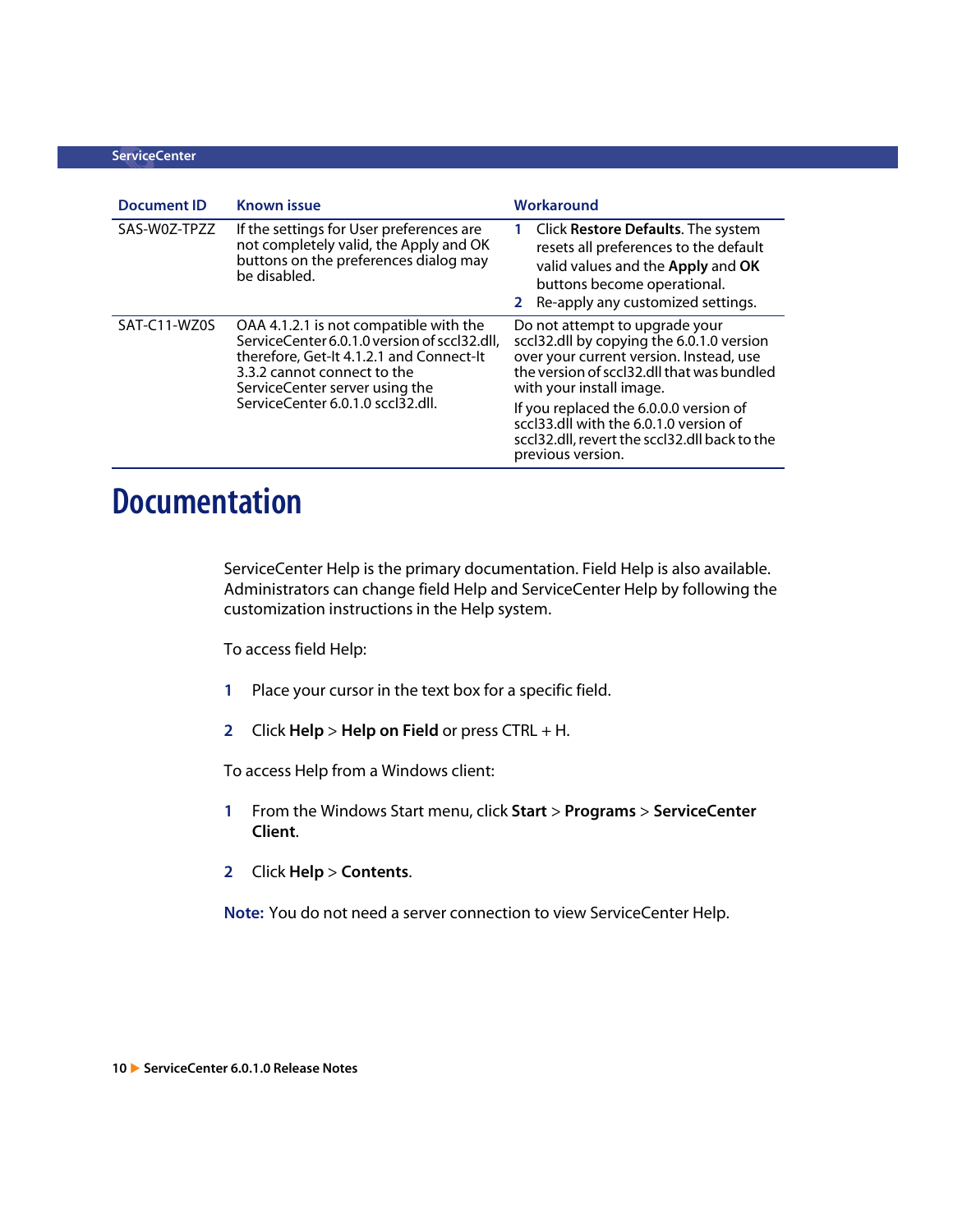To access ServiceCenter Help from a networked server:

- **1** Install a Help server using the instructions in the *ServiceCenter 6 Installation Guide.*
- **2** Start any supported Web browser.
- **3** Type the connection address of the Help server.

### <span id="page-10-0"></span>**Related documentation**

The complete set of books for ServiceCenter 6.0.1.0 includes:

- **Accessibility Guide**
- Database Management and RDBMS Support
- **Distributed Services Guide**
- **Exent Services Guide**
- **Forms Designer Best Practices**
- **Installation Guide**
- **Language Pack Installation**
- Rapid Application Development (RAD) Guide
- **Report Center Guide**
- **Report Writer Guide**
- **Nork Management Guide**

Peregrine Systems supplies electronic versions of all documents on the Customer Support Web site.

Peregrine Systems also provides electronic versions of related documents in your installation package.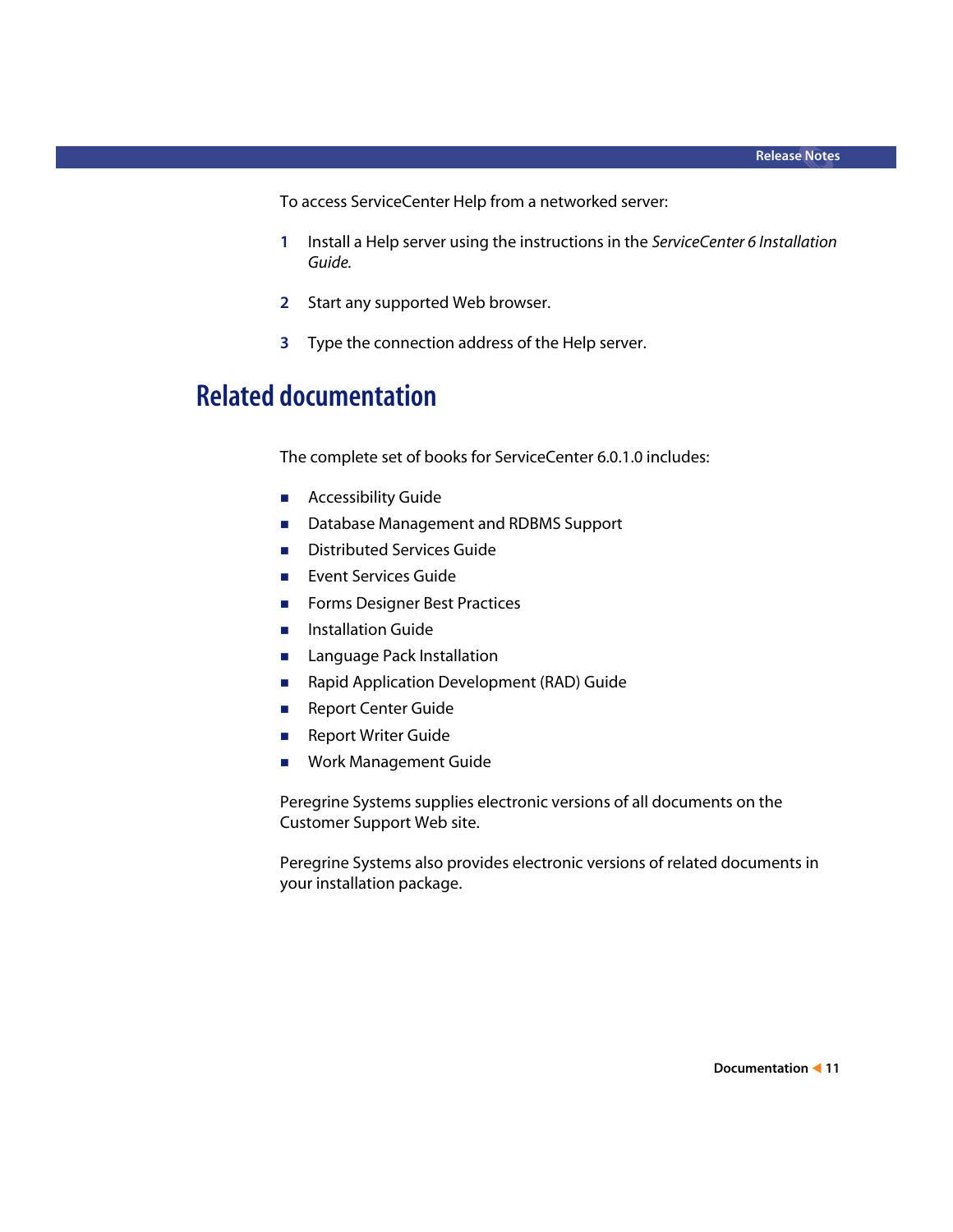# <span id="page-11-0"></span>**ServiceCenter upgrades**

To upgrade to this release, read the notes in this section, then follow the instructions in the *ServiceCenter 6 Installation Guide*.

If you are planning to upgrade to a new ServiceCenter version, you must use the Application Upgrade Utility to migrate your customized applications to the new version. Visit the Upgrade Center on the Customer Support Web site or contact Peregrine Customer Support to learn more about these options.

### <span id="page-11-1"></span>**Upgrading the server**

Before you begin a server upgrade, make a backup of your existing server.

You can uninstall your existing version or overwrite it.

#### **Unix server**

There are no additions to the instructions in *ServiceCenter 6 Installation Guide*.

#### **Windows server**

The ServiceCenter 6.0.1.0 Windows installer does not upgrade any version of ServiceCenter prior to ServiceCenter 6.

The upgrade leaves your Data folder, the sc.ini and sc.cfg files in the Run folder intact. If you do not want to keep your current sc.ini, sc.cfg or the contents of the data folder, delete them manually.

- If you uninstall the ServiceCenter server before installing the new one, the uninstall removes your service name. You must configure a new service.
- $\blacksquare$  If you install the 6.0.1.0 files over your ServiceCenter server, the installer deletes your previous installation and replaces the binary files. You must repair the 6.0.1.0 server installation.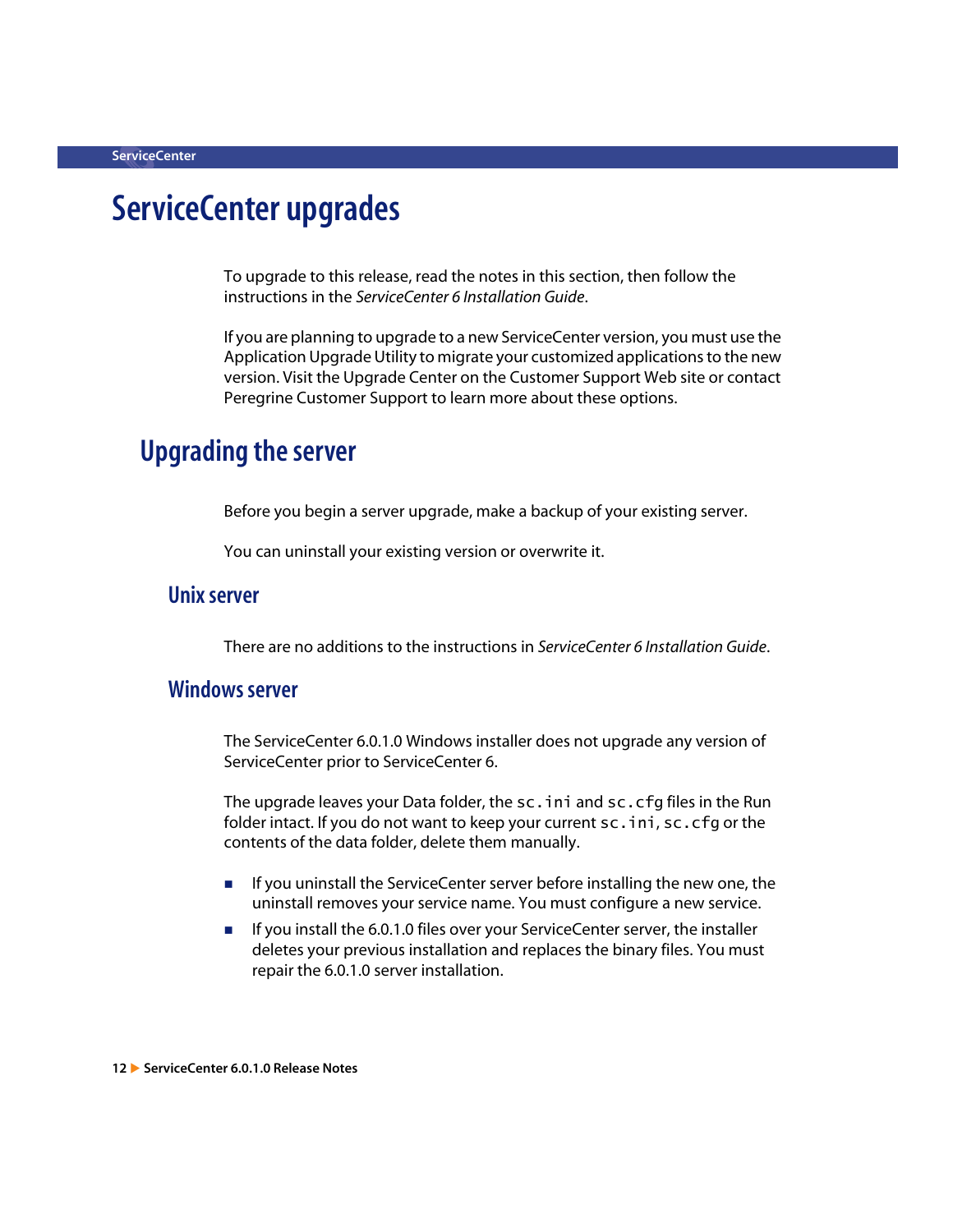### <span id="page-12-0"></span>**Upgrading the client**

You can uninstall your existing version or overwrite it.

#### **Windows client**

If you install in the new client in the same directory as the old client, the installer retains the settings stored in the Workspace folder.

If you made changes to the ServiceCenter client using the repackaging utility:

- **1** Install the out-of-box client on a test machine.
- **2** Make all appropriate changes to customize the client.
- **3** Repackage the client with the Client Repackaging utility.
- **4** Distribute the updated client.

#### **ServiceCenter ODBC Driver**

Uninstall the old version before installing the new one.

#### **ReportCenter**

ReportCenter did not change between versions 6 and 6.0.1.0.

#### **Work Management**

Work Management is not included on the ServiceCenter 6.0.1.0 installation CD-ROM. Check CenterPoint Web or contact Peregrine Systems Customer Support for availability.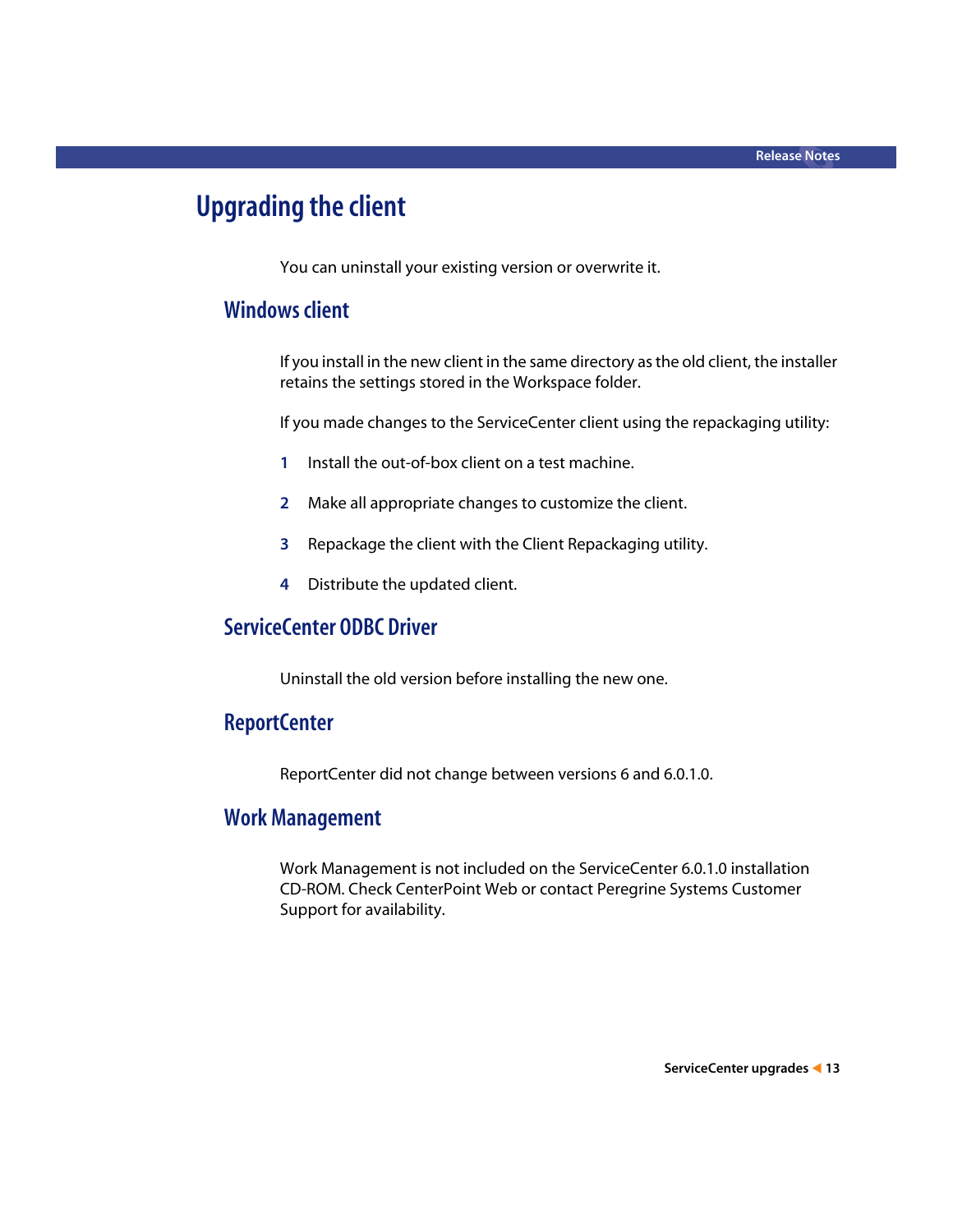### <span id="page-13-0"></span>**Upgrading the Web tier**

The upgrade replaces your existing deployment with the new one. The specific process depends on your particular Web application server, but follows the same steps as deploying a new installation.

**Important:** The upgrade does not automatically save your Web tier customizations. To keep your changes, you must save your customized files and replace the new version of these files with your customized version.

To upgrade Web tier:

- **1** Back up your web.xml file, splash screen, style sheets, and any other customizations you made, including your sc.war file.
- **2** Delete the existing sc.war file.
- **3** Deploy the new sc.war file following the instructions in the following KnowledgeBase articles.

| Apache Tomcat 4.1.29 |
|----------------------|
|                      |
| IBM WebSphere 4.0.2  |
|                      |
| IBM WebSphere 5.0    |
|                      |
|                      |

#### **Web Application Server KnowledgeBase Article**

**Note:** There is an "Update Application" function in WebSphere® Application Server 5.x that allows you to redeploy using a new copy of sc.war. First, update the web.xml in the sc.war file, then redo the shared library configuration. For more information, see the IBM WebSphere documentation.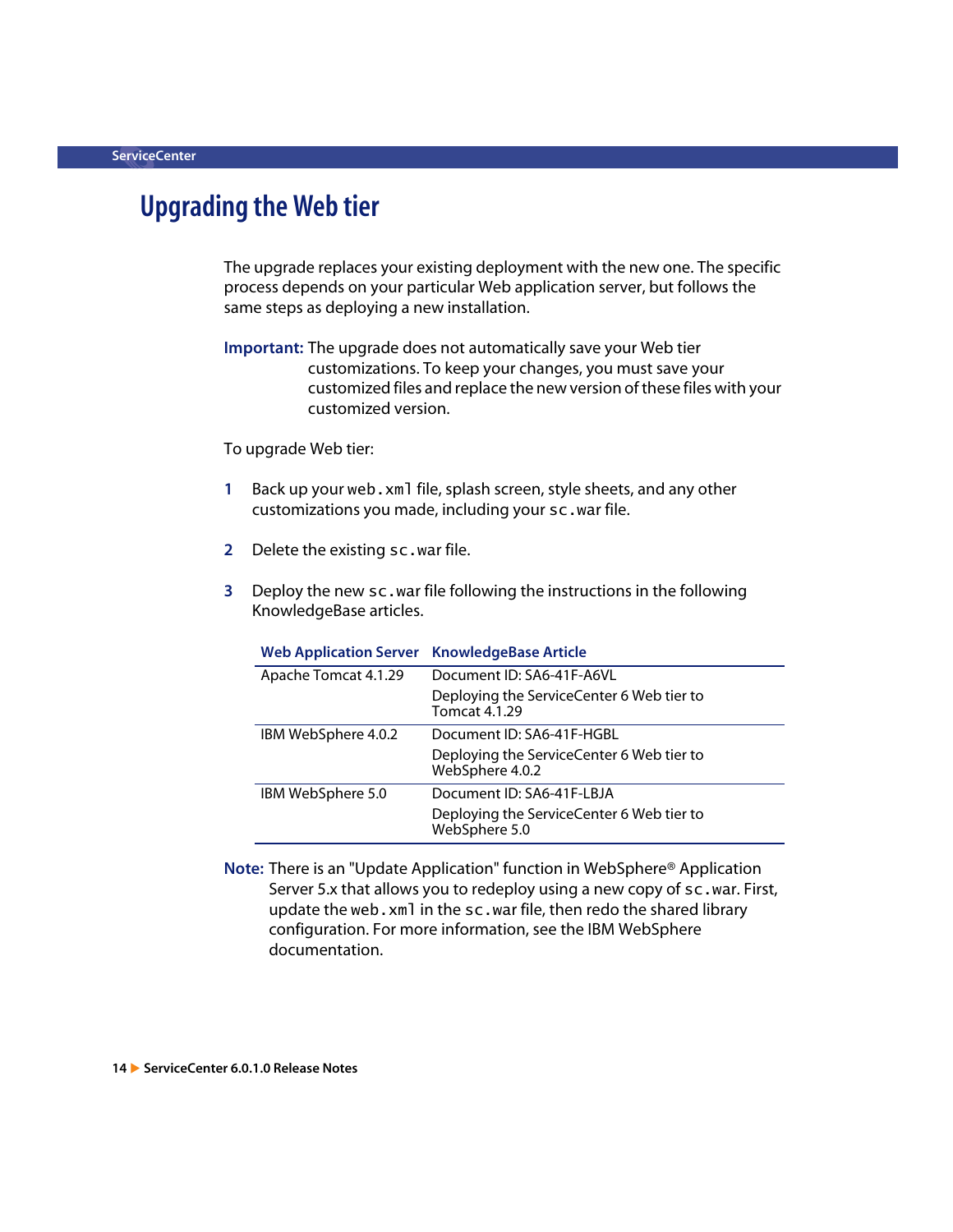- **4** Replace the new web.xml file with the old version.
- **5** Replace the new versions of the files you customized with your customized versions.

### <span id="page-14-0"></span>**Upgrading the Help Server**

The upgrade does not save your customizations. If you customized the out-of-box Help files, you must make the same customizations in the new files.

To upgrade the ServiceCenter Help Server:

- **1** Save all customized help files.
- **2** Uninstall the existing version and manually delete any residual files and folders.
- **3** Install the new version.
- **4** Manually restore all customized help files.

### <span id="page-14-1"></span>**Upgrading the Client Packaging utility**

Uninstall the old version before installing the new one.

### <span id="page-14-2"></span>**Upgrading the Update Site utility**

To upgrade to this release:

- **1** To save your current settings, make a backup of your lastupdate.ini file, located in the ...\Update Site Utility directory.
- **2** Uninstall the existing version.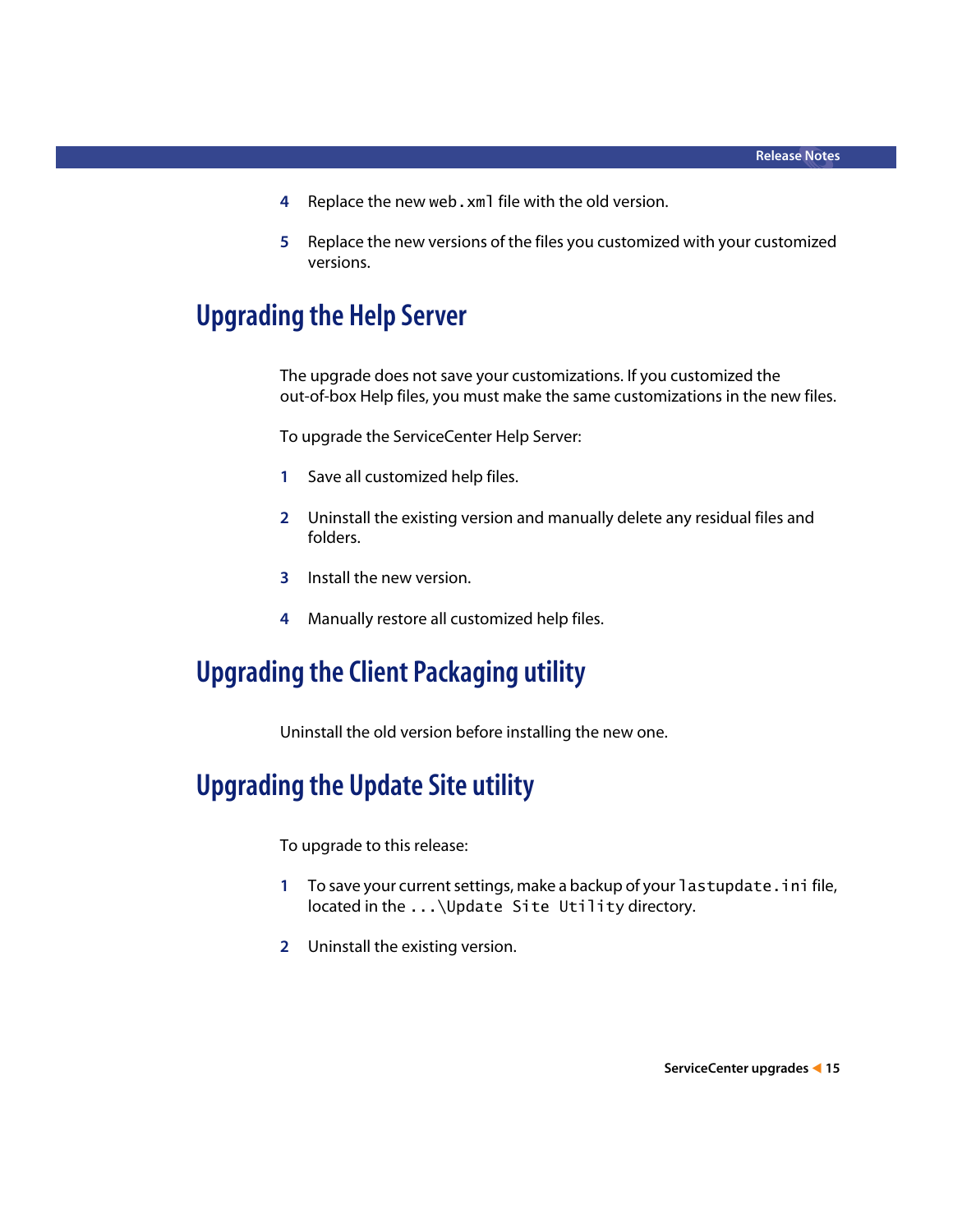- **3** Install the new version.
- **4** Restore the lastupdate.ini file.

## <span id="page-15-0"></span>**Language support**

The ServiceCenter 6.0.1.0 language pack release upgrades ServiceCenter forms and messages and localizes the ServiceCenter 6 applications. For more information, see *Language Pack Installation*.

### <span id="page-15-1"></span>**Unicode (UTF-8) support**

ServiceCenter supports language enablement and Unicode (UTF-8) encoding with translated formats, messages, and Help.

UTF-8 is part of the Unicode standard that allows you to store characters from any supported language. ServiceCenter 6.0.1.0 supports UTF-8 as an encoding method for new or existing data and can support multiple languages on a single server while adhering to the Unicode standard.

# <span id="page-15-2"></span>**Third-party products**

Peregrine products often integrate third-party products using open source standards. The Peregrine Customer Support Web site contains specific statements about the support of third-party products and open source standards. You need your Customer login ID and password to log on.

# <span id="page-15-3"></span>**Need more information?**

The Customer Support Web site has resource information about third-party products, the Compatibility Matrix, documentation, and customer support contact information.

Start your browser and navigate to *<http://support.peregrine.com>*. You need your Customer ID and password to log on.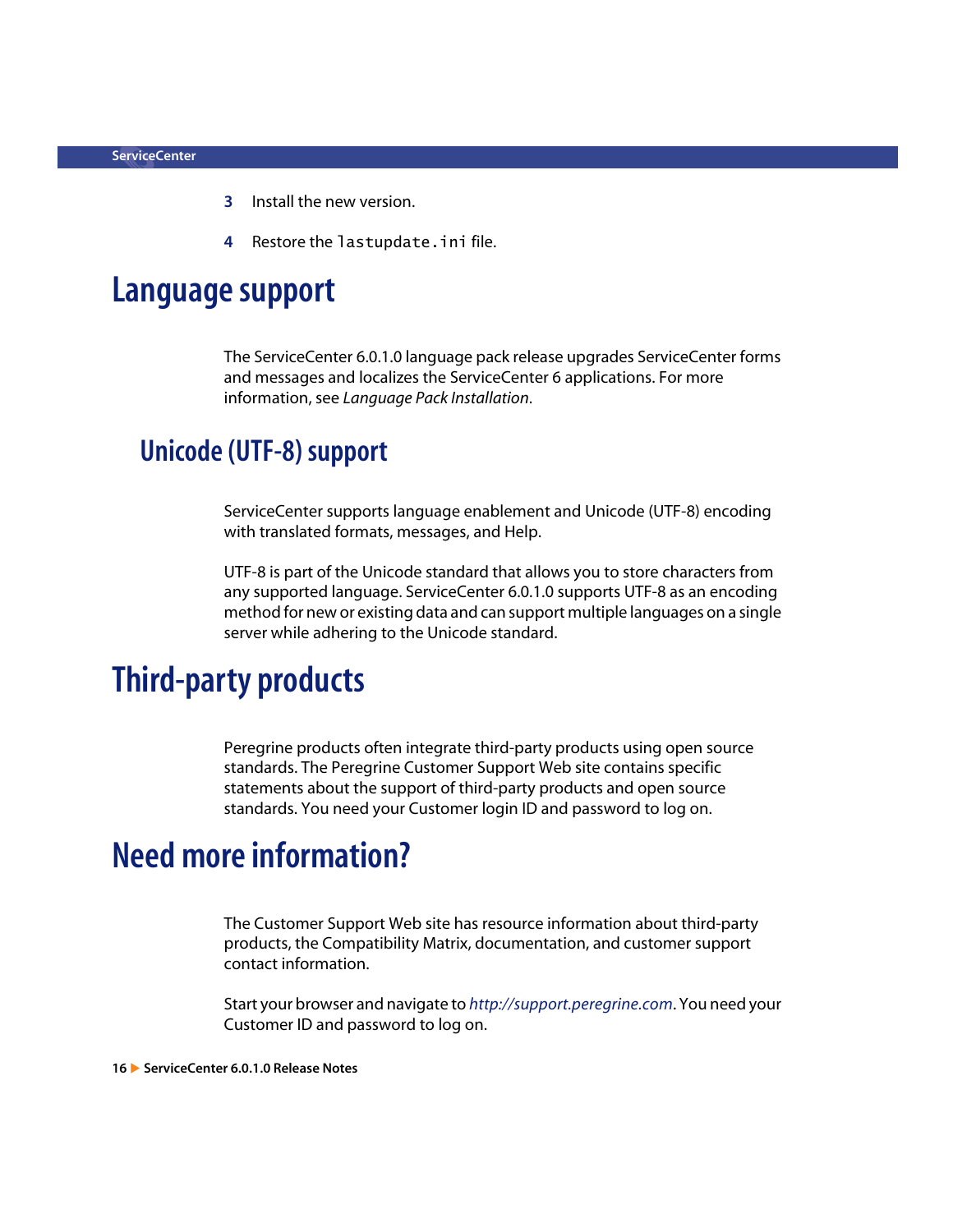## <span id="page-16-0"></span>**Education services**

For a complete listing of Peregrine training courses, see the *[Peregrine Education](http://www.peregrine.com/customers/value-path/education/)  [Service](http://www.peregrine.com/customers/value-path/education/)* Web site*.*

### <span id="page-16-1"></span>**Corporate headquarters**

See the Peregrine Systems corporate Web site for the location of offices, information about products, news, and contact information. Start your browser and navigate to *[http://www.peregrine.com.](http://www.peregrine.com/)*